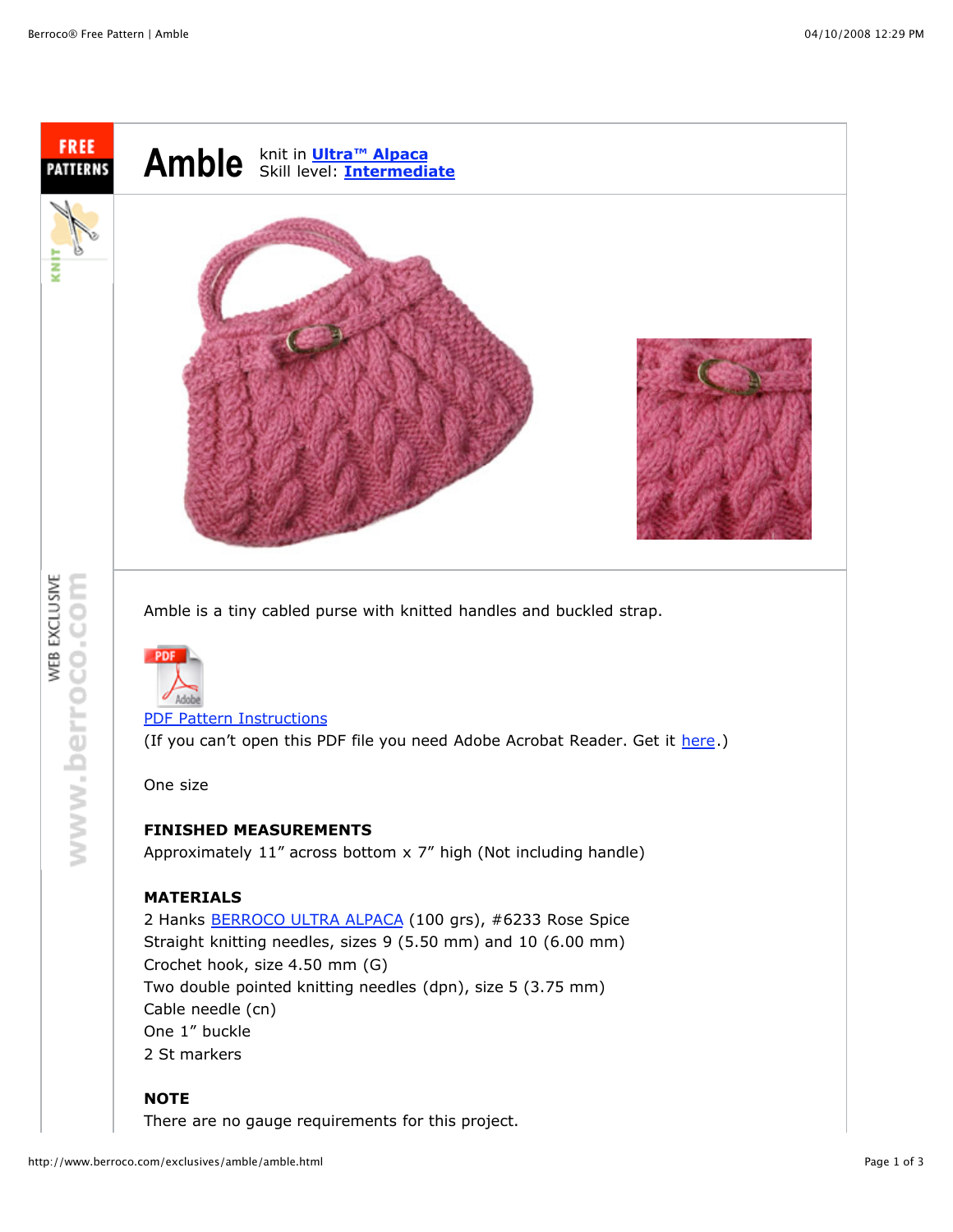## **STITCH GLOSSARY**

#### **CB4**

Sl 2 sts to cn and hold in BACK, k2, then k2 from cn

#### **CB6**

Sl 3 sts to cn and hold in BACK, k3, then k3 from cn

## **PATTERN STITCH**

**Row 1 (RS):** K1, p2, k4, p2, place marker, (k6, p1) 3 times, k6, place marker, p2, k4, p2, k1. **Row 2 and all WS rows:** K1, k the k sts and p the p sts as they face you to last st, end k1. **Row 3:** K1, p2, CB4, p2, (k6, p1) 3 times, k6, p2, CB4, p2, k1. **Row 5:** K1, p2, k4, p2, (CB6, p1) 3 times, CB6, p2, k4, p2, k1. **Row 7:** Rep Row 3. **Row 9:** K1, p2, k4, p2, (k6, p1) 3 times, k6, p2, k4, p2, k1. **Row 11:** K1, p2, CB4, p2, (CB6, p1) 3 times, CB6, p2, CB4, p2, k1. **Row 12:** Rep Row 2. Rep these 12 rows for Pat St.

# **BODY OF BAG**

With larger straight needles, using 2 strands of yarn held tog, cast on 45 sts. Work even in Pat St for 3", end on WS.

**Inc Row 1 (RS):** Work in pat as established, work M1p, p1, M1p over each p1 between 6-st cables – 51 sts. Work in pat as established, (working p3 instead of each p1 on RS rows) until piece measures 5" from beg, end on WS.

**Inc Row 2 (RS):** Work in pat as established, work p1, M1p, p1 over each p2 on each side of 4-st cables – 55 sts. Work in pat as established, (working p3 instead of each p2 on RS rows) until piece measures approximately 6" from beg, end on Row 7 of Pat St. Change to smaller straight needles.

**Bottom of Bag:** Dec Row (WS): K across, dec 1 st in center of each 4-st and 6-st cable – 49 sts. Work even in Garter St until 5 Garter St ridges have been completed, end on RS.

**Inc Row (WS):** K across, inc 1 st in center of each 4-st and 6-st cable – 55 sts. Change to larger straight needles.

**Next Row (RS):** K1, p3, k4, p3, (k6, p3) 3 times, k6, p3, k4, p3, k1. Beg with Row 2, work in Pat St, (working p3 instead of each p1 and p2 on RS rows) until piece measures 1" above last Garter St ridge, end on WS.

**Dec Row 1 (RS):** Work in pat as established, work p2 tog over each p2 on each side of 4-st cables – 51 sts. Work in pat as established, (working p3 instead of each p1 on RS rows) until piece measures approximately 3" above last Garter St ridge, end on WS. **Dec Row 2 (RS):** Work in pat as established, work p3 tog over each p3 between 6-st cables – 45 sts. Work even in Pat St until piece measures 6" above last Garter St ridge, end on WS. Bind off.

# **SIDE GUSSET (Make 2)**

With RS facing, using smaller straight needles and 2 strands of yarn held tog, pick up